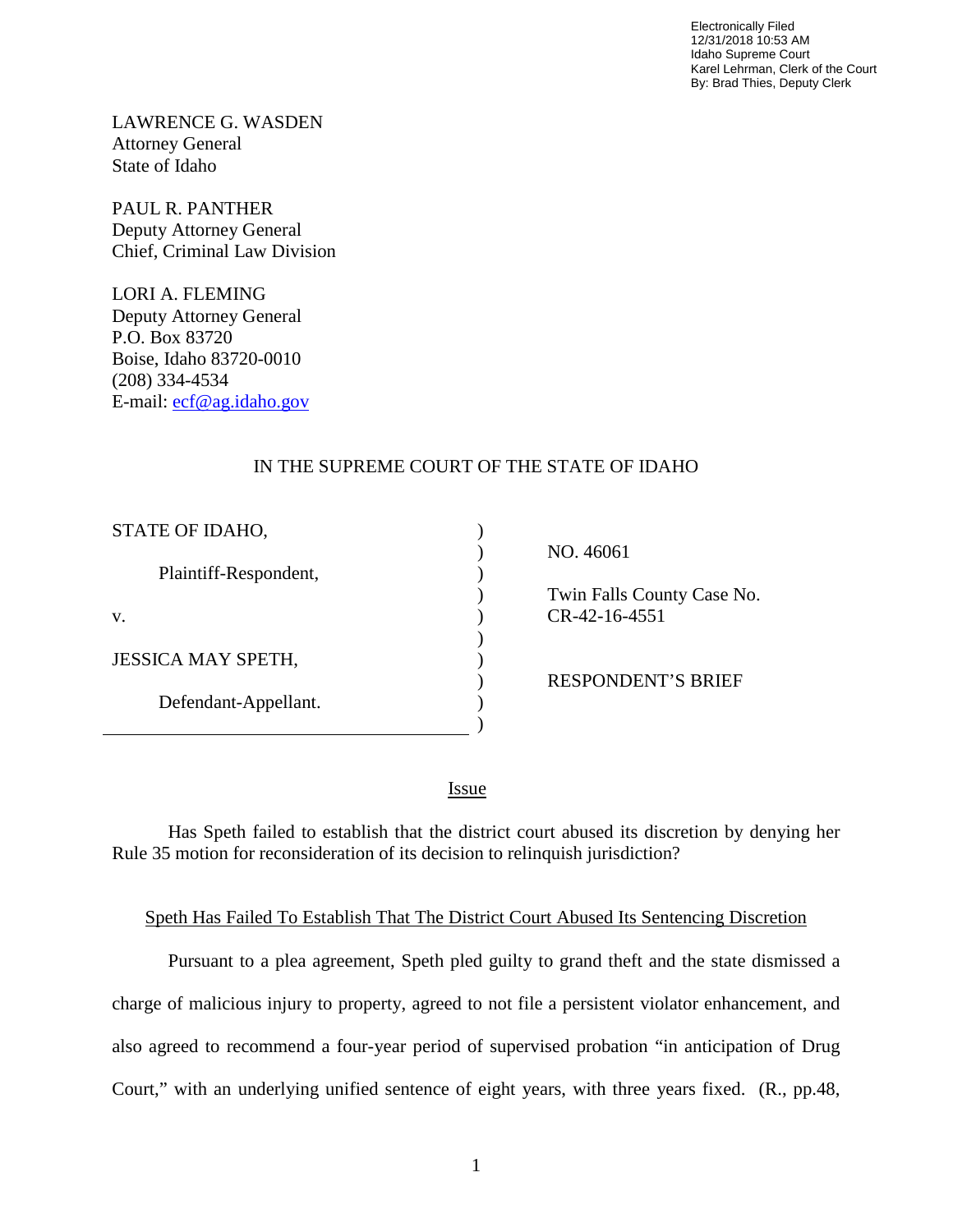59.) As part of the plea agreement, Speth waived her rights to: "file a Rule 35 Motion regarding the initial Judgment (except as to an illegal sentence)" and to "appeal any issues in this case, including all matters involving the plea or the sentence and any rulings by the court," unless the district court exceeded the three-year determinate portion of the state's sentencing recommendation and/or the recommendation for probation. (R., pp.52, 59 (parenthetical notation and emphasis original).) The district court followed the plea agreement and – on November 18, 2016 – imposed a unified sentence of eight years, with three years fixed, suspended the sentence, and placed Speth on supervised probation for four years with the condition that she participate in Drug Court. (R., pp.78-91.)

On November 23, 2016, an order transferring Speth "out of Drug Court and back to the District Court" was filed, indicating that Speth "has decided not to participate in Drug Court." (R., pp.92-93.) On May 5, 2017, Speth's probation officer filed a report of violation alleging that Speth had violated the conditions of her probation by failing to report for supervision as instructed on four separate occasions, failing to provide a valid physical address and changing residences without permission on multiple occasions, and avoiding and/or absconding supervision. (R., pp.99-102.) Pursuant to an "agreement regarding disposition," Speth admitted the allegations and the parties stipulated to a period of retained jurisdiction. (Tr., p.6, L.4 – p.7, L.6; R., pp.106, 108.) Consistent with the agreement, the district court revoked Speth's probation, executed her underlying sentence, and retained jurisdiction. (R., pp.107-12.) Approximately six months later, on March 9, 2018, the district court relinquished jurisdiction. (R., pp.115-16.)

On April 18, 2018, Speth filed a Rule 35 motion for reconsideration, requesting "a chance to complete [her] rider and have [her] review." (R., pp.117-22.) The district court denied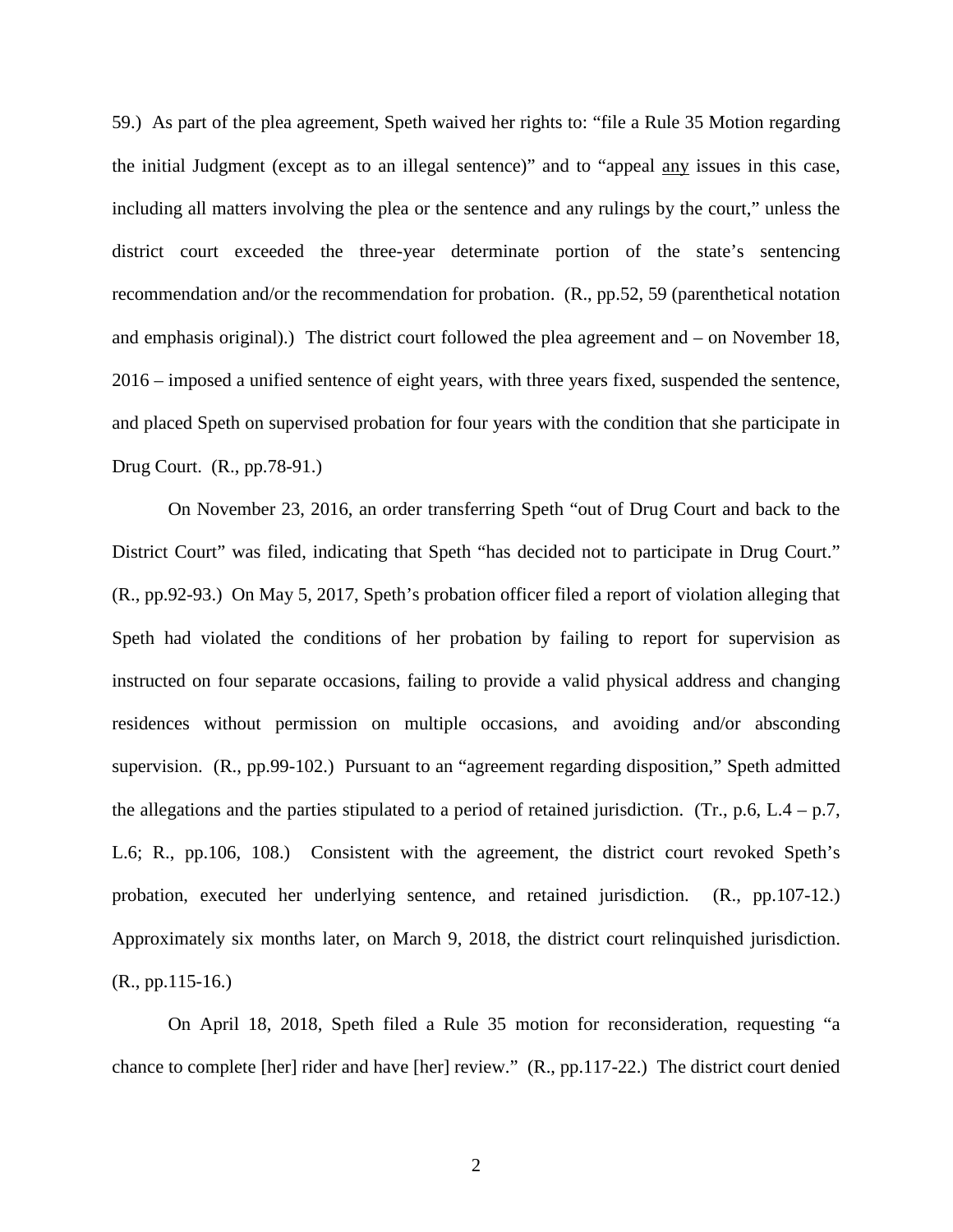the motion, noting that State v. Flores, 162 Idaho 298, 396 P.3d 1180 (2017), "makes it very clear there is no such thing as a motion to reconsider relinquishment of jurisdiction and courts have no authority to reinstate jurisdiction." (R., pp. 149-54.) Speth filed a notice of appeal on May 9, 2018, timely from the district court's order denying her Rule 35 motion for reconsideration. (R., pp.159-63.)

"Mindful that the district court did not have the lawful authority to grant the motion," Speth nevertheless asserts that the district court abused its discretion by denying her Rule 35 motion to reconsider because she has a "seizure disorder," she completed certain classes while on her rider, and one of the two DOR's that she incurred while on her rider was later dismissed. (Appellant's brief, pp.[1](#page--1-0), 3-4; PSI, p.45;<sup>1</sup> R., pp.123, 141-46.) Speth has failed to establish any basis for reversal of the district court's order denying her Rule 35 motion to reconsider.

Pursuant to Idaho Criminal Rule 35, a motion may be filed to correct or reduce a sentence and the court may correct or reduce the sentence within 120 days of the entry of the judgment imposing sentence or order releasing retained jurisdiction, or within 14 days of the entry of the order revoking probation. I.C.R. 35(b). "Rule 35 does not create a general basis for requesting reconsideration of an order or a judgment in the criminal context." Flores, 162 Idaho at 301, 396 P.3d at 1183. Rule 35 instead narrowly operates to permit the correction or reduction of criminal sentences "in certain instances." Id.

Speth's Rule 35 motion to reconsider was timely only from the district court's order relinquishing jurisdiction. (R., pp.115, 117.) In Speth's letter to the district court – attached to

 $\overline{a}$ 

<sup>&</sup>lt;sup>1</sup> PSI page numbers correspond with the page numbers of the electronic file "Confidential" Documents on Appeal Appeal Volume 1.pdf."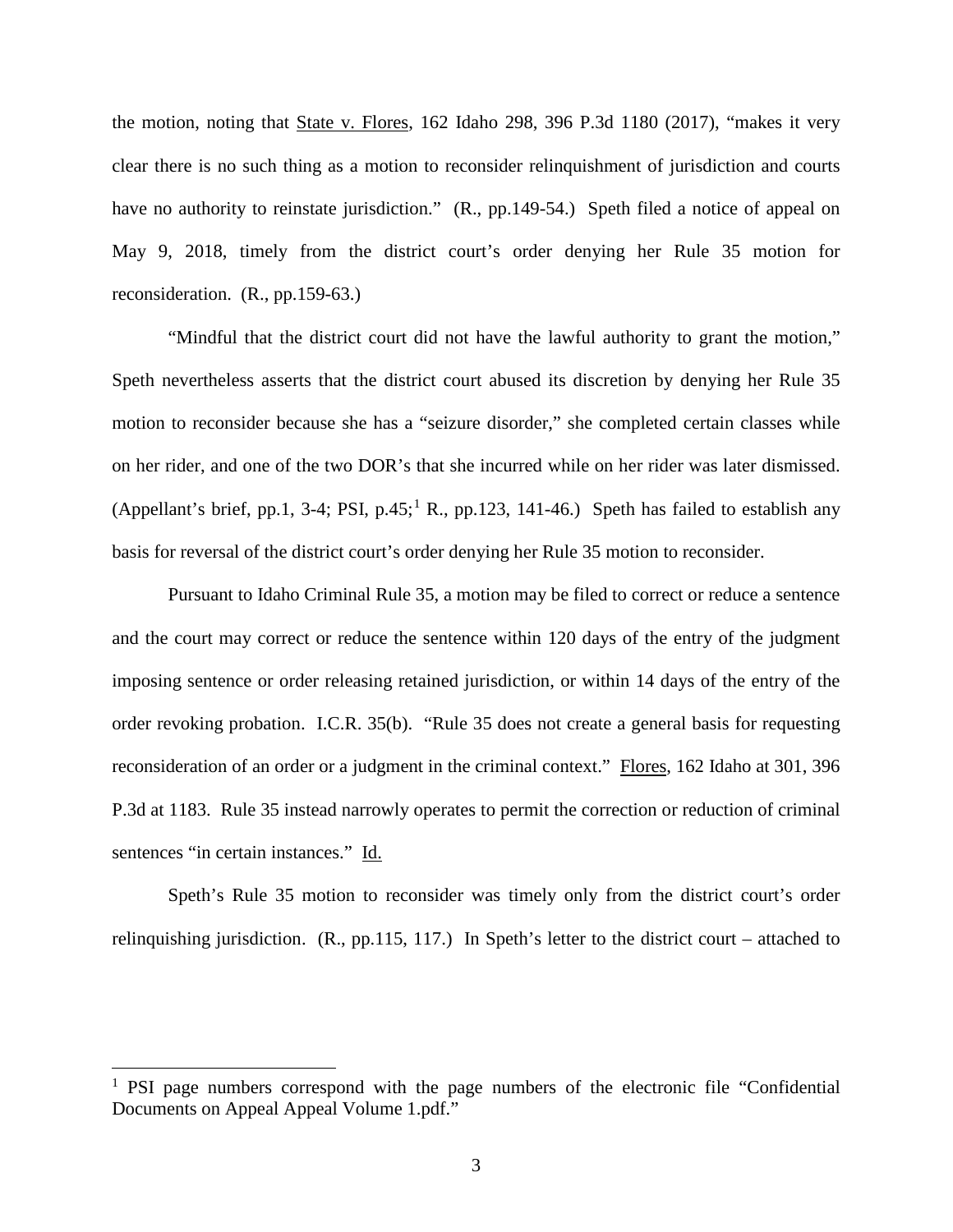her motion to reconsider – she requested "a chance to complete [her] rider and have [her] review." (R., p.122.) On appeal, Speth acknowledges that the district court did not have the authority to reinstate jurisdiction after it had relinquished jurisdiction. (Appellant's brief, pp.1, 3-4); see also Flores, 162 Idaho at 301-02, 396 P.3d at 1183-84 (Rule 35 is inapplicable to a request for jurisdiction to be reinstated because such a request does not constitute a correction or reduction of a criminal sentence). Because the district court lacked the authority to reinstate jurisdiction, the court did not err by denying Speth's Rule 35 request to be placed back in the retained jurisdiction program so she could complete her rider. Speth has therefore failed to establish any basis for reversal of the district court's order denying her Rule 35 request for the district court to reinstate jurisdiction, and the district court's order denying Speth's motion to reconsider its order relinquishing jurisdiction should be affirmed.

Even if Speth's Rule 35 motion to reconsider was considered a Rule 35 request for a *reduction* of her sentence, she has failed to establish an abuse of discretion in the district court's denial of the motion. If a sentence is within applicable statutory limits, a motion for reduction of sentence under Rule 35 is a plea for leniency, and this court reviews the denial of the motion for an abuse of discretion. State v. Huffman, 144 Idaho, 201, 203, 159 P.3d 838, 840 (2007). To prevail on appeal, Speth must "show that the sentence is excessive in light of new or additional information subsequently provided to the district court in support of the Rule 35 motion." Id. Speth has failed to satisfy her burden.

In support of her Rule 35 motion for reconsideration, Speth provided medical status reports indicating that her previously existing medical issues persisted during her period of retained jurisdiction, certificates demonstrating that she completed certain classes while on her rider, information showing that one of the DOR's she incurred while on her rider was later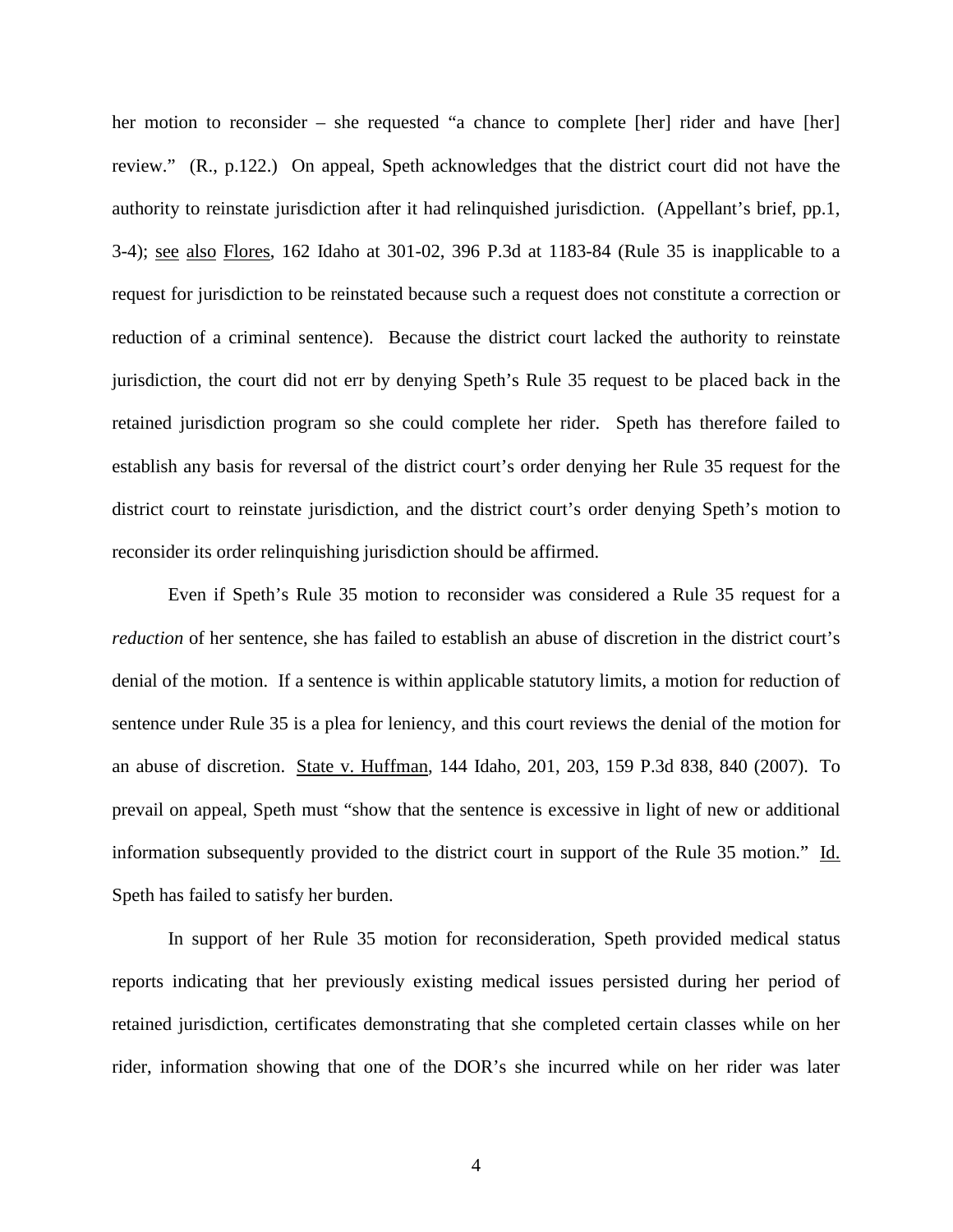dismissed, and a letter to the court in which she complained that her case manager "didn't do her job" and "did not like [Speth]." (R., pp.120-48.) Information with respect to Speth's medical issues and her participation in and/or completion of some of her rider programming was before the district court at the time that it relinquished jurisdiction. (R., pp.67, 72-73; PSI, pp.14-15, 44-46, 50, 53.) Any information that Speth wished to provide to the court with respect to her accomplishments and/or difficulties during her rider was likewise available at the time that the district court relinquished jurisdiction, and rider staff "offered [Speth] an opportunity to submit a written statement to the court" detailing such information, but Speth "declined" to do so. (PSI, p.48.)

The only "new" information Speth submitted in support of her Rule 35 motion was the Disciplinary Transmittal Form from the Idaho Department of Correction stating that one of the DOR's that Speth incurred while on her rider was dismissed after the district court relinquished jurisdiction. (R., p.123.) However, as the district court stated in its order denying Speth's motion to reconsider its order relinquishing jurisdiction, "courts have no authority to reinstate jurisdiction," and, "[e]ven if the Court had authority to reconsider relinquishment, [the] motion would be denied. The APSI chronicled a failed rider where the Defendant made minimal effort and had disciplinary issues other than the subsequently dismissed DOR concerning her helmet." (R., pp.152-53.) Indeed, Speth incurred corrective actions throughout her rider, for conduct including bartering, sleeping during program hours and then lying to staff, being out of area, being in an unauthorized area, swearing at and being disrespectful toward staff, not showing up for a required class, and failing to wear her identification badge, and she also incurred a second DOR – which was not dismissed – for disobedience to orders. (PSI, pp.45, 49, 51-54.) Rider staff reported that Speth "displayed a negative attitude and was defiant from the very beginning,"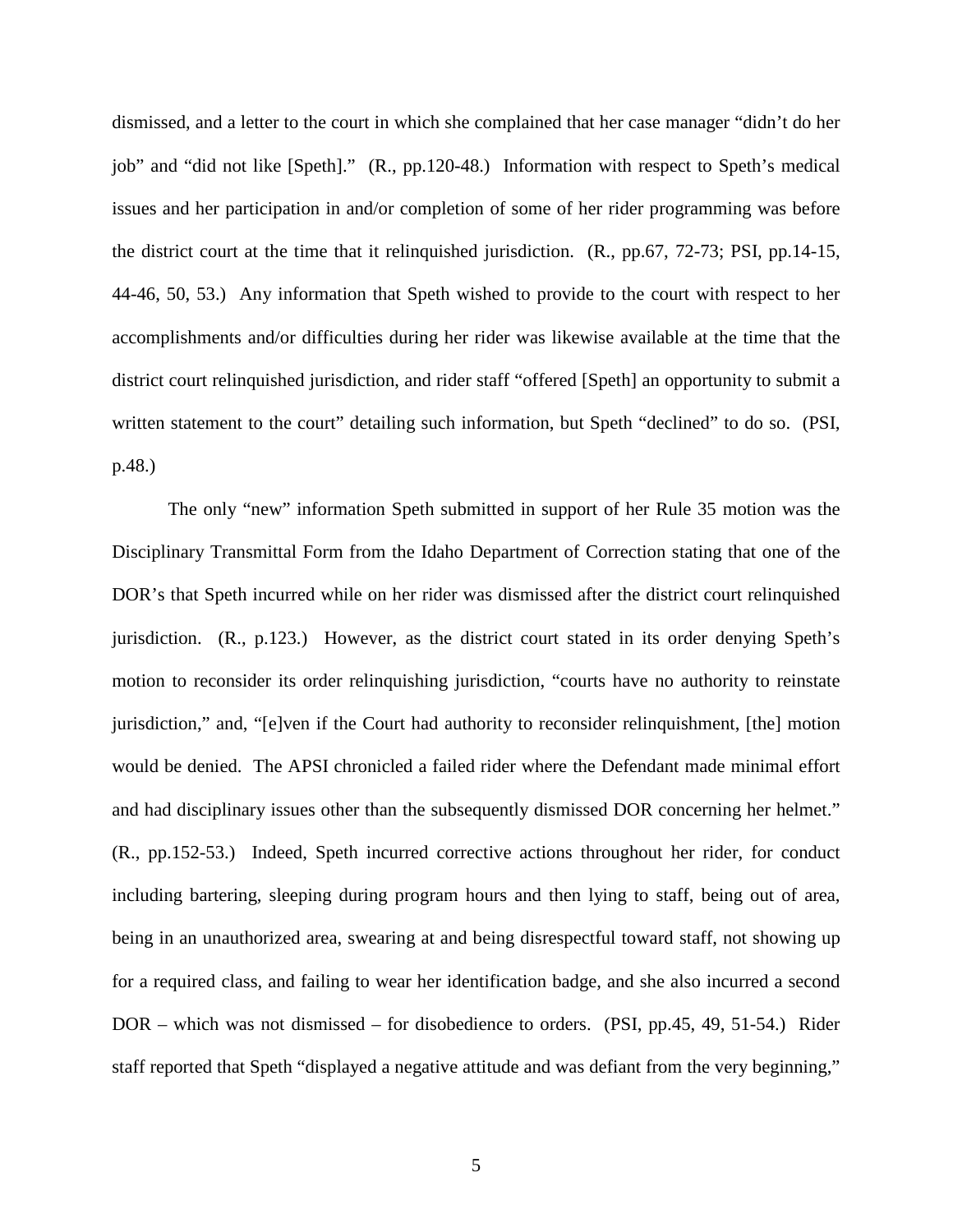she "often makes excuses" and "plays the victim in most situations," she "appear[ed] to have absolutely no desire to work on herself and her problems," and she only did "the absolute bare minimum" that was required to pass her classes. (PSI, pp.46-48.) SBWCC reported that Speth's "facilitators as well as [her] case manager are concerned that she is not ready to commit and make the changes necessary to be successful." (PSI, p.48.)

The district court's decision to deny Speth's request for a reduction of sentence was appropriate in light of Speth's overall poor performance on her rider. That one of the DOR's Speth incurred during her rider was later dismissed does not show that she was entitled to a reduction of sentence, particularly given her history of disregarding the law and her ongoing rule violations during her period of retained jurisdiction. (PSI, pp.5-10, 45.) Given any reasonable view of the facts, Speth has failed to establish an abuse of discretion in the district court's denial of her Rule 35 motion to reconsider.

## Conclusion

The state respectfully requests this Court to affirm the district court's order denying Speth's Rule 35 motion to reconsider.

DATED this 31st day of December, 2018.

 $/s$  Lori A. Fleming LORI A. FLEMING Deputy Attorney General

 VICTORIA RUTLEDGE Paralegal